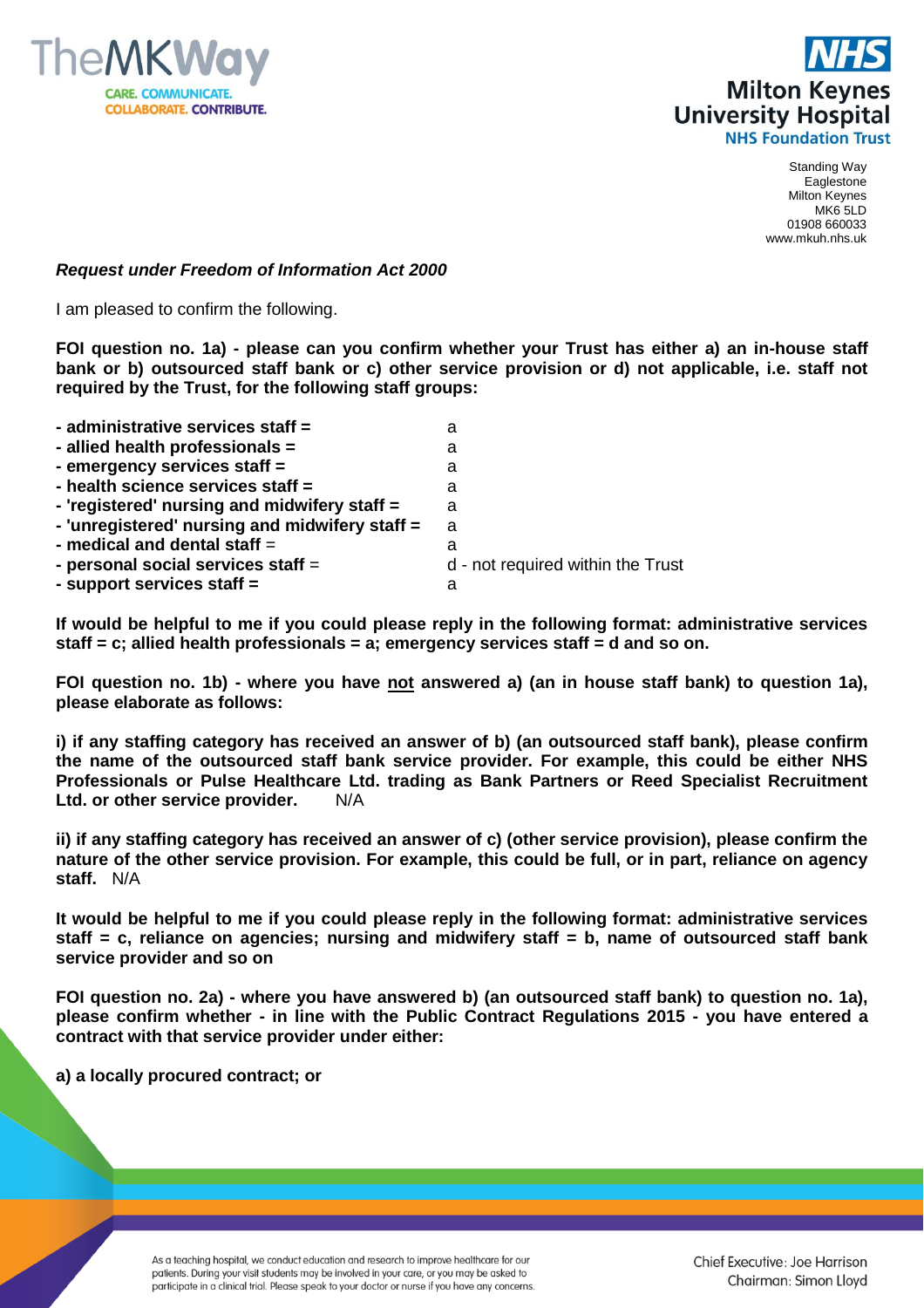**b) called-off from an NHS accessible framework agreement, such as Crown Commercial Services RM1072 Workforce management services or Healthtrust Europe Total workforce solutions framework; or**

**c) other**

**Where you have not entered a contract, please confirm accordingly.**

**FOI question no. 2b) - where you have answered b) (called-off from an NHS accessible framework) to question no. 2a), please confirm the framework, for example, Crown Commercial Services RM1072 Workforce management services framework.**

Where agency workers are procured we use the CPP, HTE or CCS frameworks

**FOI question no. 2c) - where you have answered c) (other) to question no. 2a), please elaborate.**

**FOI question no. 2d) - where you have entered into a contract, for the most recent 12 month period, i.e financial year 2018/19, please confirm the contract's :**

**a) overall annual value (£/pence excl. VAT). For example, £1 million excl. VAT.**

**Please note that this request is in relation to the provision of outsourced staff bank services only and should include any annual management fees, operational (transaction) costs, i.e. volume related hourly fees for the provision of bank workers and/or agency workers. Please do not include any other agency related spend.**

**b) overall annual value by staffing type (£/pence excl. VAT), for example, 'qualified' nursing and midwifery staff = £250,000 excl. VAT; 'unregistered' nursing and midwifery staff = £150,000 excl. VAT and so on.**

**Please note that this request is in relation to the provision of outsourced staff bank services only and should include operational (transaction) costs, i.e.volume related hourly fees for the provision of bank workers and/or agency workers. Please do not include any other agency related spend.**

**FOI question no. 2e) - where you have entered into a contract, please confirm the contract's:**

**a) commencement date;**

**b) expiry date of any initial term; and**

**c) expiry date of any applicable extension periods if taken.**

**For example, if the contract entered commenced on 1st April 2018 for an initial period of 2 years with an option to extend by up to 2 years, then I would be looking for your reply to be as follows:**

**a) 01/04/2018; b) 31/03/2020; c) 31/03/2022.**

**FOI question no. 2f) - where your contract's initial or extended term is due to expire in the next 12 months, i.e. during financial year 2019/20, please confirm whether your Trust intends to:**

**a) bring the outsourced managed staff bank service back in-house; or**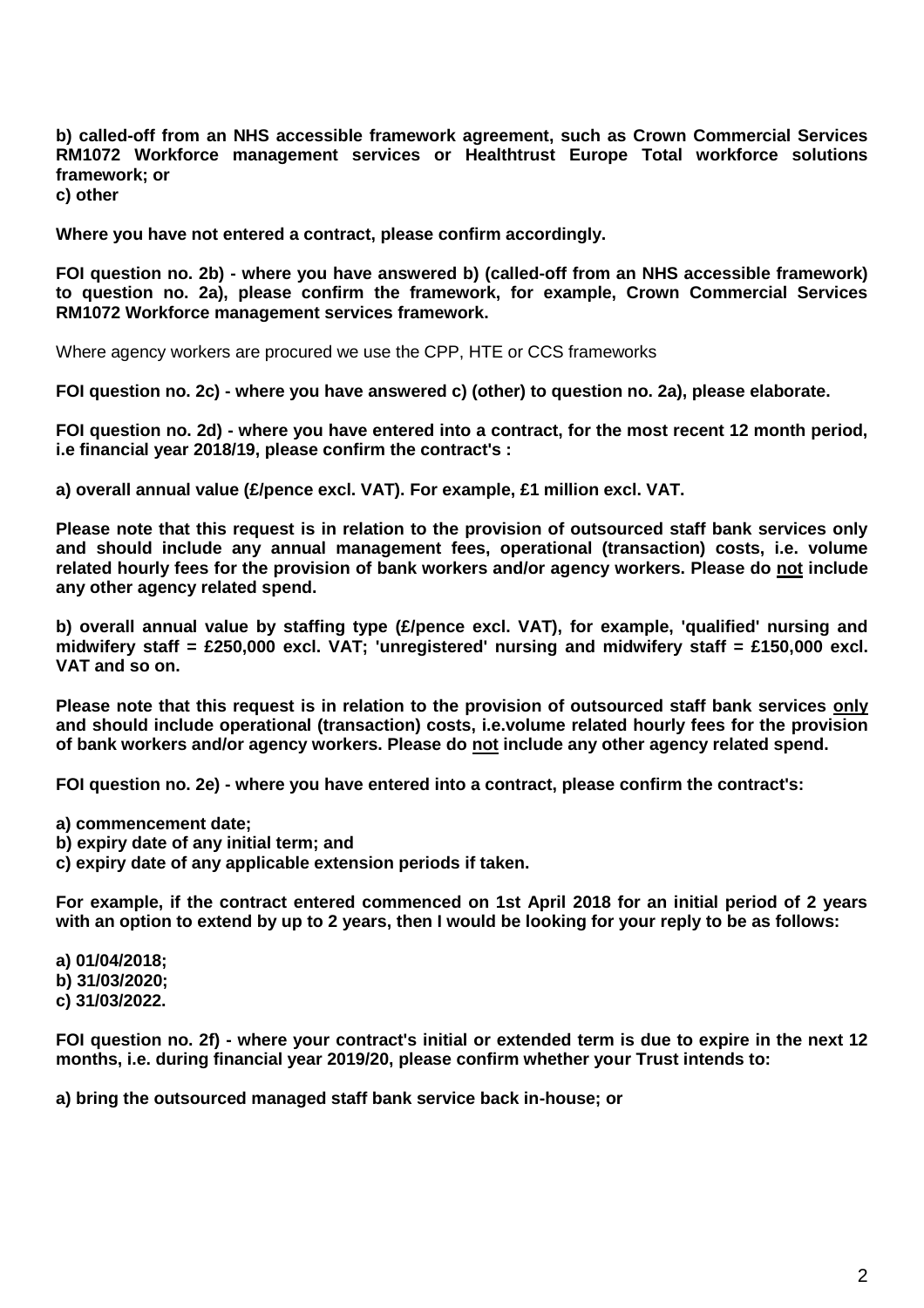**b) establish another local procured contract, advertising the business opportunity in line Public Contract Regulations 2015; or** 

**c) call-off again from an NHS accessible framework agreement, such as Crown Commercial Services or Healthtrust Europe.**

**FOI question no. 2g) - where you have answered c) (call-off again from an NHS accessible framework) to question no. 2f), please confirm the framework the Trust is likely to use, for example, Healthtrust Europe Total workforce solutions framework. If not yet known, please confirm accordingly.**

**FOI question no. 2h) - where you have answered c) (call-off from an NHS accessible framework) to question no. 2f), please confirm whether this outsourced staff bank contract shall be:**

**a) relevant to the Trust only; or**

**b) a collaborative contract including other trusts from across your and/or neighbouring STP's footprint?**

**FOI question no. 3 - for the most recent 12 month period, i.e. financial year 2018/19, please confirm the effectiveness of the Trust's staff bank as follows:**

**a) monthly bank filled rate, broken down by staff type. For example, registered nursing and midwifery staff = 40%; and**

**b) monthly agency filled rate, broken down by staff type. For example, registered nursing and midwifery staff = 40%; and**

**c) monthly unfilled rate, broken down by staff type. For example, registered nursing and midwifery staff = 20%.**

|                           | <b>Bank</b><br>fill<br>rates<br>(average as a<br>%) | Agency fill rate (average as a<br>%) | Unfilled rate (average as %) |
|---------------------------|-----------------------------------------------------|--------------------------------------|------------------------------|
| Nurse (qualified)         | 64%                                                 | 19%                                  | 17%                          |
| <b>HCA/ MCA</b>           | 75%                                                 | 13%                                  | 13%                          |
| <b>Admin and Clerical</b> | 82%                                                 | 4%                                   | 18%                          |
| <b>Medical and Dental</b> | Unable<br>to<br>provide                             | Unable to provide                    | Unable to provide            |
| <b>AHP</b>                | Unable<br>to<br>provide                             | Unable to provide                    | Unable to provide            |

**Where this monthly information is not readily available, please provide an annual average percentage rate instead.**

**FOI question no. 4a) - please can you confirm either 'Yes' or 'No' whether:**

**i) there is a member, or members, of your Trust's Board who is accountable for the effective management of temporary staffing and in turn the reduction of agency spend? making effective use of staff banks overseeing the use of temporary staff;** Yes

**ii) temporary staff usage is regularly discussed at Board meetings?** Yes